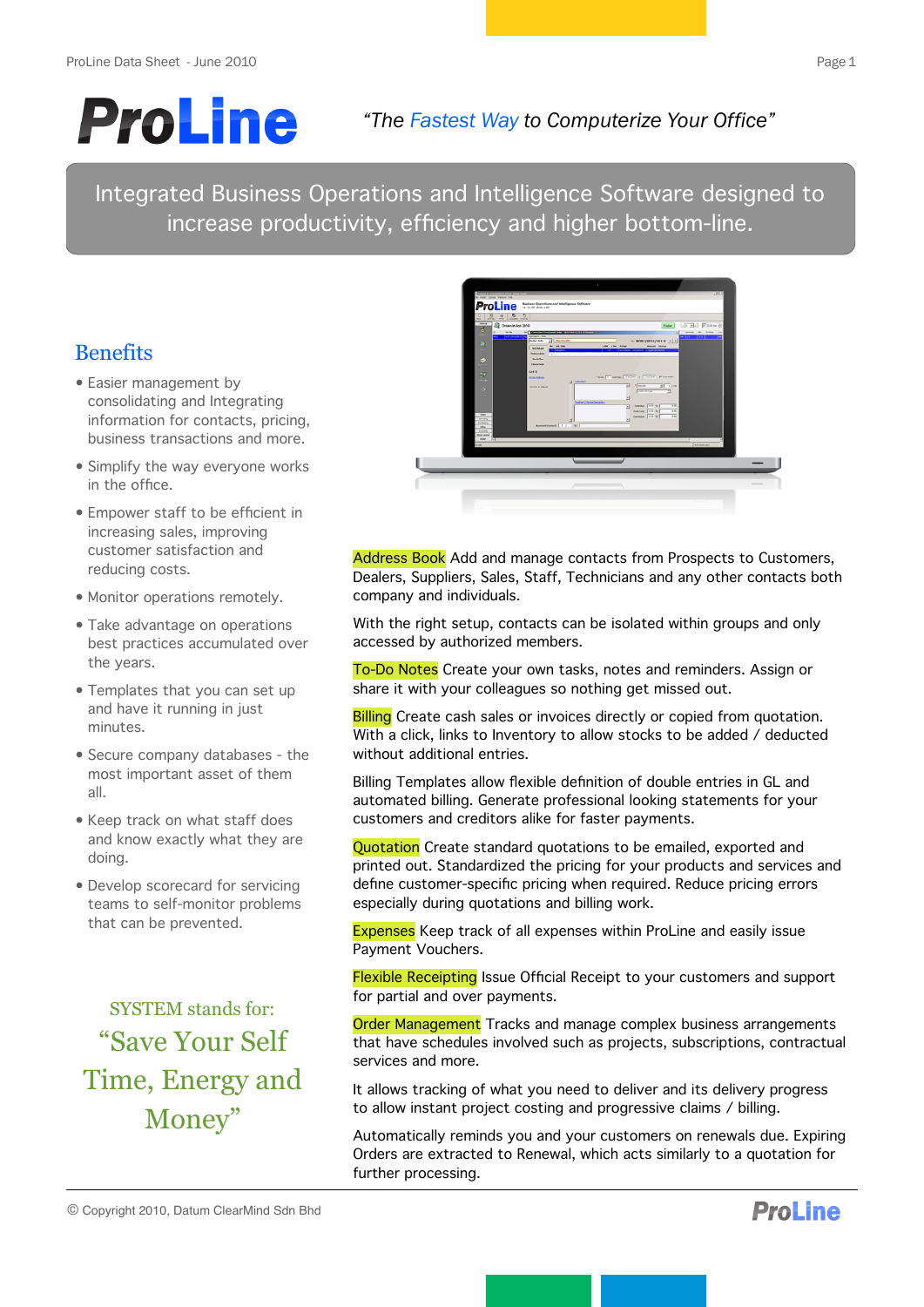#### Software Updates

ProLine includes Automatic Updater to keep your software evergreen and healthy.

## Auto-Backup

Automatically performs daily backup to an external storage. Backups complete files including the E-Filing and Databases in one simple automated package to enable fast recovery within hours.

# Focused on Productivity

Optimized for productivity in daily operations.

ProLine comes with Handy Print - A simple utility integrated into ProLine to allow printing of cheques, barcode, envelopes and letterhead.

## Internet Ready

Deploy ProLine with networking to enable efficient workplace with simultaneous multi-computer access. ProLine can be upgraded from Standalone to Network within minutes for easy scalability.

| Audit Trail         |             |                                 |  |  |  |  |
|---------------------|-------------|---------------------------------|--|--|--|--|
| On                  | <b>User</b> | Action                          |  |  |  |  |
| 29/01/2010 5:18 PM  | admin       | <b>INV created: INVYYMM0007</b> |  |  |  |  |
| 29/01/2010 5:01 PM  | admin       | BCRT created: T/YYMM/006-R      |  |  |  |  |
| 29/01/2010 4:28 PM  | admin       | System settings updated.        |  |  |  |  |
| 28/01/2010 6:40 PM  | admin       | G301 created: PLYY00005         |  |  |  |  |
| 28/01/2010 1:08 PM  | admin       | SINV created: T-YYMM0004        |  |  |  |  |
| 27/12/2009 11:46 PM | admin       | POS created: POS09120002        |  |  |  |  |
| 27/12/2009 11:45 PM | admin       | STN created: STN09120002        |  |  |  |  |
| 27/12/2009 11:27 PM | admin       | POS created: POS09120001        |  |  |  |  |
| 27/12/2009 5:57 PM  | admin       | INV created: INV09120002        |  |  |  |  |
| 27/12/2009 11:02 AM | admin       | System settings updated.        |  |  |  |  |
| 24/12/2009 4:37 PM  | admin       | REC created: REC09120001        |  |  |  |  |
| 24/12/2009 2:25 PM  | admin       | SINV created: SINV-09090001     |  |  |  |  |
| 24/12/2009 12:48 PM | admin       | STN created: STN09120001        |  |  |  |  |
| 19/12/2009 4:39 PM  | admin       | QCRT created: QCRT/0912/001-0   |  |  |  |  |
| 17/12/2009 4:00 PM  | admin       | CSN created: CSN-09120002       |  |  |  |  |
| 17/12/2009 4:00 PM  | admin       | G301 created: PL0900012         |  |  |  |  |
| 15/12/2009 6:27 PM  | admin       | G303 created: PL0900011         |  |  |  |  |
| 15/12/2009 6:26 PM  | admin       | G303 created: PL0900010         |  |  |  |  |

Document based security enable finer control on who can perform specific tasks by document.

© Copyright 2010, Datum ClearMind Sdn Bhd

Purchasing Issue Purchase Orders to your suppliers with reference to historical purchases and pricing. Convert the Purchase Orders to Supplier Invoices for payments all with one click.

Servicing + Timesheet Issue Service Forms, Work Orders or Job Sheets for both in-house or on-site work to capture time spent for each staff.

Also streamlining the ability to capture progressive deliveries and customer's asset status and meter calculations.

**E-Filing** An elegant and easy way to organize documents, scanned pictures and other files within ProLine for easy management and retrieval.

Files are attached to related records such as Contacts, Orders, Billings and Cashbook entries.

**Inventory** Manage stock, equipments and more by keeping track of balances and costing for each item. The inventory control blends seamlessly into the billing module to allow streamlined tracking with less work.

Define templates for Stock production called BOMs and keep track of Work-In-Progress (WIP) easily by using Production Orders.

Accounting Standard double entry General Ledgers to allow easy adjustments and figure balancing. Each Contact, GL and Stock account have its own Ledger listing report as for detailed drill-down.

Account Reconciliation provides assistance to quickly match account ledger with external statements such as Bank Statements to generate reports for outstanding items.

Multi-User Create multiple logins and passwords with different access rights to improve control over the database without sacrificing access to information that empowers your staff to get the work done.

Workflow Easily track your transaction life-cycle with full audit trails. Define your own workflows and steps to capture and monitor all activities in minutes.

#### Security & Audit Considerations

| <b>Access Rights</b>        | Accounts Managers | Sales Managers | Admin Assistants Schedulers |  | Technicians | Salespersons |  |  |
|-----------------------------|-------------------|----------------|-----------------------------|--|-------------|--------------|--|--|
| <b>Cash Sales</b>           |                   |                |                             |  |             |              |  |  |
| Create New (Own OG)         |                   |                | о                           |  | o           | о            |  |  |
| Create New (Any OG)         |                   |                |                             |  |             |              |  |  |
| View Record (Own OG)        |                   |                |                             |  |             |              |  |  |
| View Record (Any OG)        |                   |                |                             |  | □           | □            |  |  |
| Post or Close Record        |                   | п              | п                           |  | п           | п            |  |  |
| Cancel (Own OG)             |                   |                | о                           |  | о           | о            |  |  |
| Cancel (Any OG)             |                   |                | ш                           |  |             |              |  |  |
| <b>Adjust Record</b>        |                   |                |                             |  |             |              |  |  |
| <b>Edit Posted Record</b>   |                   |                |                             |  |             |              |  |  |
| Edit Non-Accounting Info    |                   |                |                             |  | O           | □            |  |  |
| Back Dating of Record       |                   | Ω              |                             |  | п           | п            |  |  |
| <b>Update Record</b>        |                   |                |                             |  |             | о            |  |  |
| <b>Unpost from Accounts</b> |                   |                |                             |  |             |              |  |  |
| Print Document              |                   |                |                             |  |             |              |  |  |
| <b>Reprint Document</b>     |                   |                |                             |  |             |              |  |  |
| Generate Reports            |                   |                |                             |  |             |              |  |  |
| <b>Export Reports</b>       |                   |                |                             |  |             |              |  |  |

Robust multi-level access with Organization Groupings allow separation of database to branches, sales units and more. It mimics the structure of your company's.

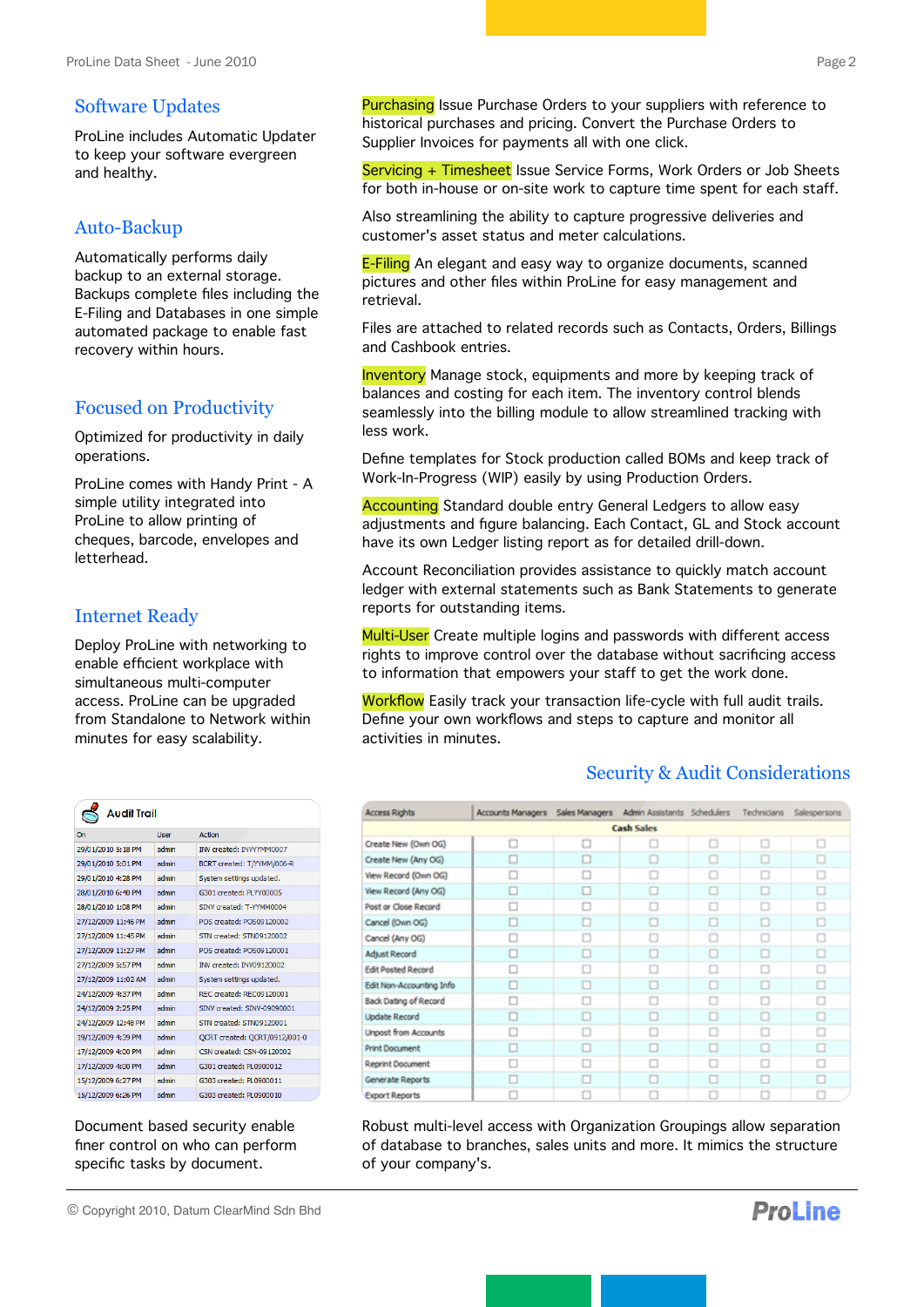#### Product Support

Web based support and same day response during office hours. Chat with us online at our website, submit your issues to our web tracking system.

Less traveling and wait time. We implement and support your software via Internet dial-in anytime. All our remote sessions are video-recorded and kept for 3 months. Secured, transparent and no extra cost on your side. All it takes is a click away.

#### Help **Liser Manual**  $F1$ Report an Issue (Tracker) Dump Contract Data Live Chat Remote Support About

# ProLine supports for almost all operations that relates to Customers.



# The Customer Experience Management

#### Master References:

Organization Groups, Chart of Accounts, Holidays, Users, User Roles, Workflow Queues, Workflow Status Contacts, Categories, Marketing Campaign, Salutation, Occupation, Marital Status, Industry, Nature of Business, Contact Grading Service Teams, Skill Sets, Targets, Target Status, Service Nature, Work Type, Actions, Areas, Premise Type, Zone, Route Order Types, Delivery Method, Shipping Method, Payment Method, Payment Mode, Payment Terms Items, Item Classifications, UOM, Product Brands, Price List, Billing Templates, Bill of Materials (BOM) Templates

#### Customizable Business Documents:

Quotation, Quick Quote, Cash Sales, Invoice, Purchase Order, Supplier Invoice, Expense Note, Commission Claim, Production Order, Process Out, Process In, Debit Note, Credit Note, Service Form, Renewal, Sales Order, Receipt, Payment Voucher, Trade Journal, General Journal, Production Note, Stock Found, Stock Lost, Consignment In, Consignment Out, Delivery Order, Return Order, Process In, Process Out, Goods Receive, Goods Reject, Rental In, Rental Out, Warranty, Over Counter, Service Recover, Service Dispense.

© Copyright 2010, Datum ClearMind Sdn Bhd

**ProLine**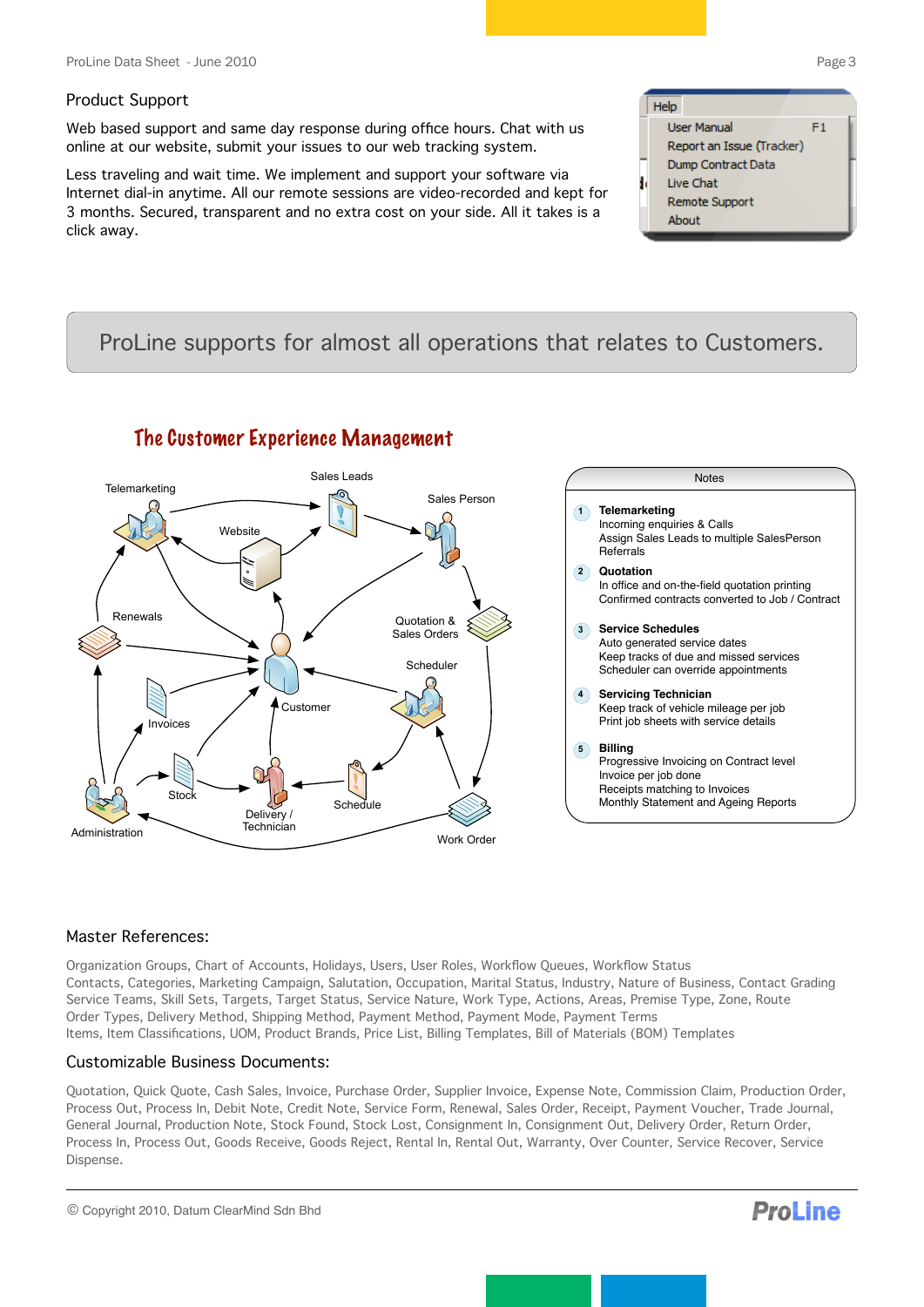# Implementation Specifications

# Standard Deliverables

- 1. ClearMind Tracker Web Issue Tracking System
- 2. System & Project Consultation
- 3. ProLine All-In-One Software
	- a. Software Licenses (as per order)
	- b. ProLine Remote Implementation (3 days)
- 4. ProLine Manuals (1 copy with CD soft-copy)
- 5. Supporting Implementation Notes
- 6. Walkthrough Guides for Beginners and Testing
- 7. System Support & Updates Subscription (SSUS)

System Support & Updates Subscription (SSUS)

#### SSUS Entitlements:

- 1. Bug fixes and new features update
- 2. Evergreen software upgrades
- 3. Remote support
- 4. Online tutoring
- 5. Wish list submission

## What's Included in Remote Implementation

- Software installation for Server and User PCs
- Setting Up Databases, Parameters, Security and Backups
- Configuration on automations
- Adjusting printed forms and company letterheads
- Data migration
- Remote Training

Annual maintenance program designed to reduce Total Cost of Ownership (TCO) after the initial system implementation. This program will maintain system health, support users and ensure continuity of system to keep up with ever-changing technologies and business trends.

## Security During Implementation

By request, we provide you with a signed of NDA to ensure all your existing data is only used for migration purposes.

As for passwords, ProLine will be setup with default passwords. Once the initial implementation is completed, we will provide you on further instructions to change the necessary passwords to harden the security.

# Notes on Standard Package Remote Implementation

- 1. Standard package comes with 3 days remote implementation option. For additional work, separate quote will be provided upon request.
- 2. Datum uses industry standard Remote Control technologies to provide remote services such as implementation and support.
- 3. The Remote Control software enable our support team to access and control your computer via the Internet without the need to travel to your office.
- 4. The access is based on per session request, meaning that each time we need to access to your computer, we will need to inform your staff to activate the software for us.
- 5. There will be no access without consent from your side.
- 6. Additionally, we prohibit our staff to copy data from your server, unless necessary, with supporting Non-Disclosure Agreements (NDA).
- 7. Datum retains all support sessions in video recording within 3 months for inquiries and quality checks.
- 8. Datum will provide FULL REMOTE support to resolve any issue(s) that the Client may encounter. If onsite support is unavoidable, Datum shall arrange for ON-SITE support. Onsite charges with T&A to be claimed as disbursement.

© Copyright 2010, Datum ClearMind Sdn Bhd



Note: ClearMind Tracker is our web based system that we use to manage projects and support requests with our clients. Authorized staff can login to submit issues and receive replies from our team as well as view related reports on the progress.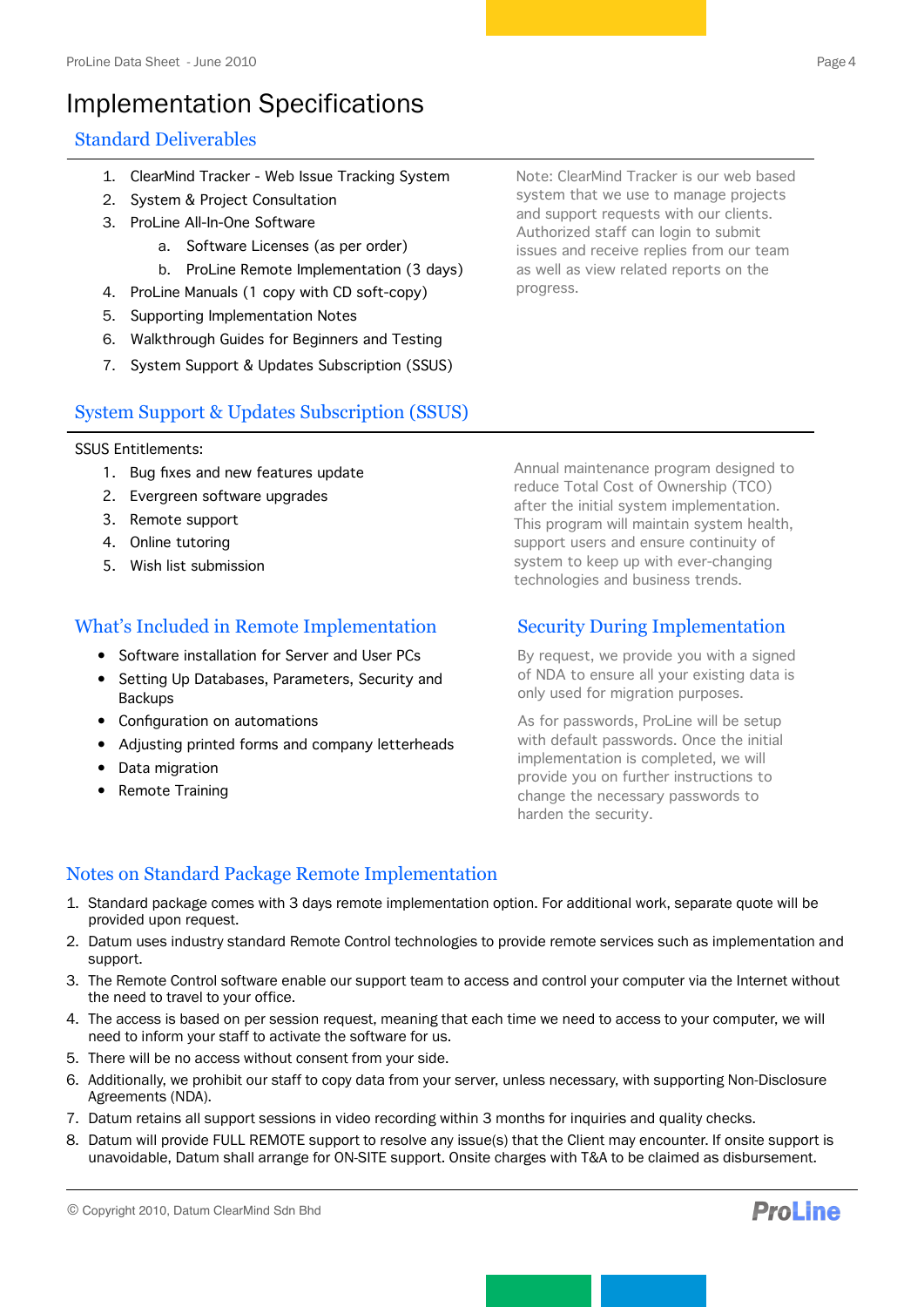## Notes on Custom Implementation



Unlike installing a software, a proper system needs implementation. System comprises of the equipment, software, people that uses it and the standardized procedures uniquely developed, held together with the internal support team. Once a system is properly implemented, it enables the company to be productive, responsive and easily managed.

Implementation involves understanding the software, identifying operation requirements and mapping the operations to software functions. A requirements gap will be formed during the mapping process when special requirements are not supported within the software.

Once the mapping and gaps are fully understood and viable for use, the next step is to install and configure, migrating data, train users and document the Standard Operating Procedures (SOP) for the system.

Note: The above software does not include implementation. Since each implementation is as unique as the company's operation and therefore estimates are only available after a study is conducted.

Alternatively, if skill sets are available within the company, they can perform the study themselves before engaging professionals to save costs.

# Standard Terms & Conditions

- 1. Use of Software indicates your acceptance of the Standard Terms & Conditions and the End-User License Agreement (EULA).
- 2. All jobs must be acknowledged by using job sheets, which to be signed by both parties and considered as per incident. If the Client requires support for other problems, it will be considered as another incident for such case.
- 3. Datum will not be responsible for any loss of items or components after the personnel in charge returns with the signed job sheet. Client is to confirm that the personnel in charge are to be checked before leaving its premises.
- 4. Datum reserves the right to charge 10% per year on any outstanding amount if it is not paid within 30 days from the date of the invoice(s).
- 5. Non-Disclosure Clause In providing services to the Client, Datum will come into contact with the Client's information assets.
- 6. "Information Assets" shall mean any information, but not limited to, trade secrets, business processes, business plans, data of any kind, customer lists, financial statements, sales data, proprietary business information of any sort and/or any non-public information which concern the business, operations, or plans including, but not limited to, written, typed, magnetic, or orally transmitted.
- 7. Datum shall take reasonable efforts to prevent and protect the Client's information assets, or any part thereof, from falling into the public domain and/or disclosure to any person other than the Client's employees having a need for disclosure in connection with the Client's authorized use of the information asset.

**ProLine**